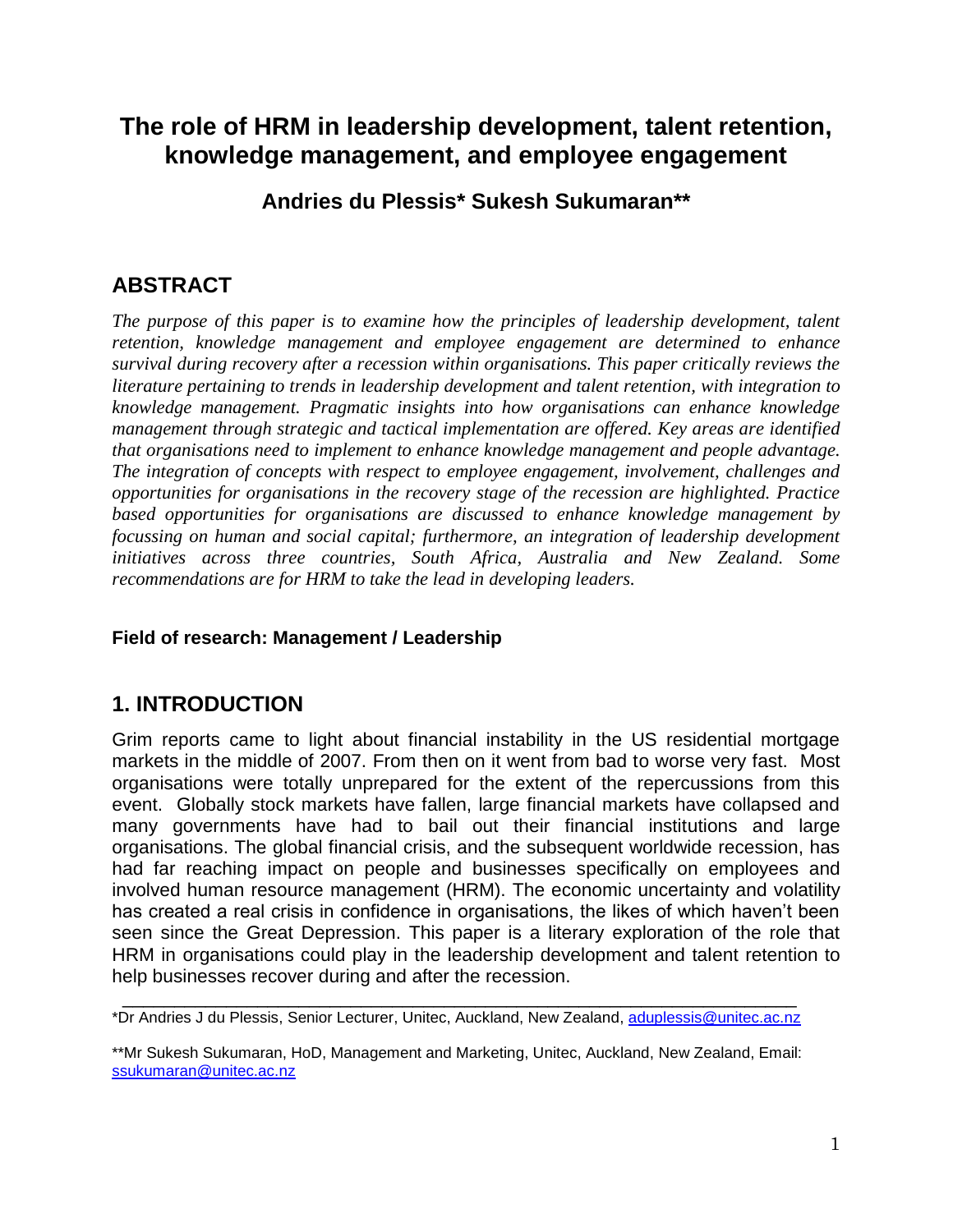The focus is on preparing the workforce for growth opportunities as the world economies emerge from a Global Financial Recession, (GFR) Many leaders are convinced that the recession is actually something of the past (Key, 2010). Companies need to retain their employees and expect high performance from their human capital. With most economies at a low point, organisations are looking for effective ways to innovate and reinvent themselves. These are timely and important issues as New Zealand struggles to recover from this unprecedented event. For employers it is not so easy to accept because most of them are still struggling to get themselves out of debt.

A comprehensive summary of literature review is discussed at first in the area of leadership development, employee engagement, talent retention and knowledge management. In order to evaluate academic claims and findings, some definitions are required to clearly establish the areas under investigation. These topics are reviewed to determine any common themes or critical differences. Any interrelationships between these areas are also considered and discussed. As the literature base is immense, a broad management perspective is taken, rather than a technical perspective. Academic literature in these areas is reviewed. Ways in which HR can create sustainable competitive advantage are discussed, highlighting key challenges and opportunities. This enables the investigation of some implications for today's human resource (HR) professionals. Based on recurring themes, the last part of the paper includes some conclusions and recommendations as appropriate.

## **2. LITERATURE REVIEW**

#### **2.1 LEADERSHIP DEVELOPMENT**

There have been some positive signs that the economy is starting to recover. Yet key questions exist. Are organisations equipped to take advantage of this? Just who will lead us out of this recession, and how do we best handle leadership development postrecession? Have our expectations of leaders changed? What have been the trends in leadership development over the past few years? New Zealand's Prime Minister the Rt Hon John Key is of the opinion that leading a nation through a global economic recession was tough (Key, 2010). New Zealanders needed strong economic leadership and a government that was prepared to take strong and decisive action. He said that leadership is about many things including integrity, hard work, believing in yourself, perseverance, and being part of a team with a high degree of trust.

Robbie Macpherson, Head of Social Leadership Australia, explained what the three attributes are that he would consider being essential to a leader:

- Resilience: the work of leadership is really tough and therefore you need to be really resilient – intellectually, spiritually, emotionally and physically – to survive the challenge.
- Secondly, the ability to work across difference. A leader needs a capacity to collaborate and to work across a whole range of very different stakeholders.
- Lastly the ability to learn, develop and to help others learn. A leader has got to be a teacher and create an environment which allows others to learn and grow. A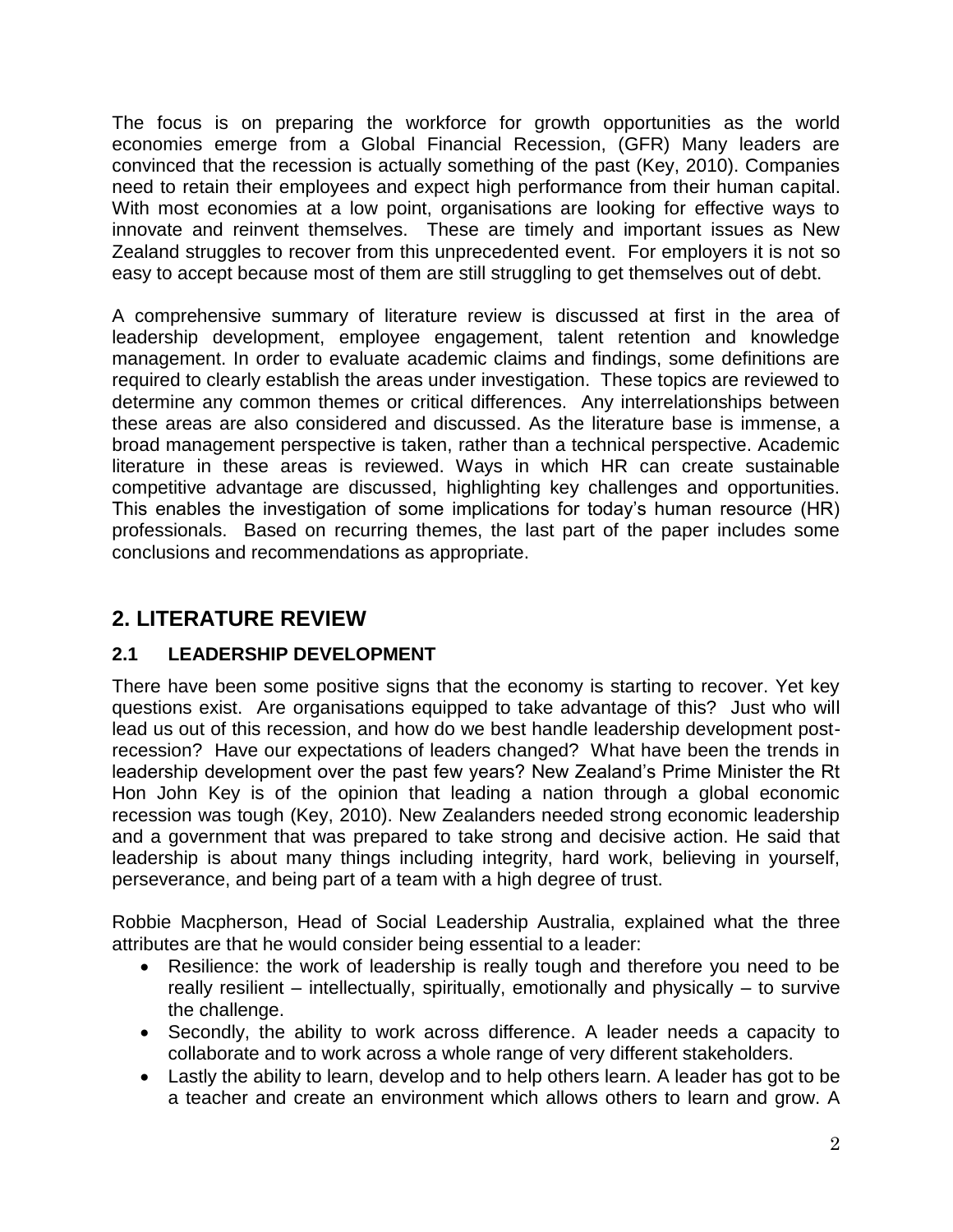leader can't come in and impose a plan from the top. The solution has to be created collectively by all the different stakeholders (Social Leadership, 2010 as cited in Nel et al, 2012).

Australia has a flawed leadership paradigm and is regarded as one of the greatest barriers to new leaders emerging in Australia. They are stuck in an outdated notion that leadership is about hierarchy and power – very much the 'great man' theory of leadership – which is always going to be a highly elitist and limited view. The complexity of the challenges they now face requires a new way of thinking about leadership. They regard leadership as mobilising people to face reality – both the tough challenges and the new opportunities (Macpherson, 2010 as cited in Nel et al, 2012).

How do developing countries prepare, develop, implement and engage their employees to develop leaders who can retain their employees and sustain their competitive advantage? What about countries such as South Africa, India, and other developing countries if this is the view of a country (Australia) with a strong economy, very low unemployment figures, very low crime rate, economic growth and a stable government?

The concept 'leadership' could be explained as an influence relationship among leaders and followers who intend real changes and outcomes and reflect their shared purposes (Daft 2011). Another view is from Bergh and Theron (2009) that leadership is a social process in which group processes and behaviours (such as communication and decision-making) play a role. Therefore leadership is an influence relationship among leaders and followers who intend real changes that reflect their mutual purpose. Balzac (as cited in Minter, 2010) suggests that managers get rid of preconceived ideas of what leaders look like, and instead put employees in confusing or ambiguous situations and watch what happens. He advised to look for the people who build connections, who bring the team together, who focus everybody on trying out different ideas.

Look for the people who essentially provide direction without having to intimidate to get it. DDI conducts an annual survey, the Global Leadership Forecast, which provides insights on leadership practices and trends. The 2008/09 survey had more than 14,000 human resource professionals and leaders participate across 76 countries, and the findings are thought provoking. While 75 percent of those surveyed said that improving or leveraging talent was their top priority, less than half the leaders in the survey said they were satisfied with development opportunities they were provided with. Even more alarming is that successive DDI surveys have shown that confidence in leaders has been steadily eroded over the past decade (Stark Leadership Insights, 2010). Minter (2010) agrees that companies need to be sure they are assessing employees not just for the present, but for the environment in which they will be operating in the future. General Mills' Director of Organisational Development, Beth Gunderson, stresses the importance of viewing leadership development as a long-term investment.

The innovation pipeline needs to be kept full so we need leaders who are going to take us down that path. So, we need to continue to invest in them. The shifting competencies of leadership are illustrated further in the differences between  $20<sup>th</sup>$  and  $21<sup>st</sup>$  century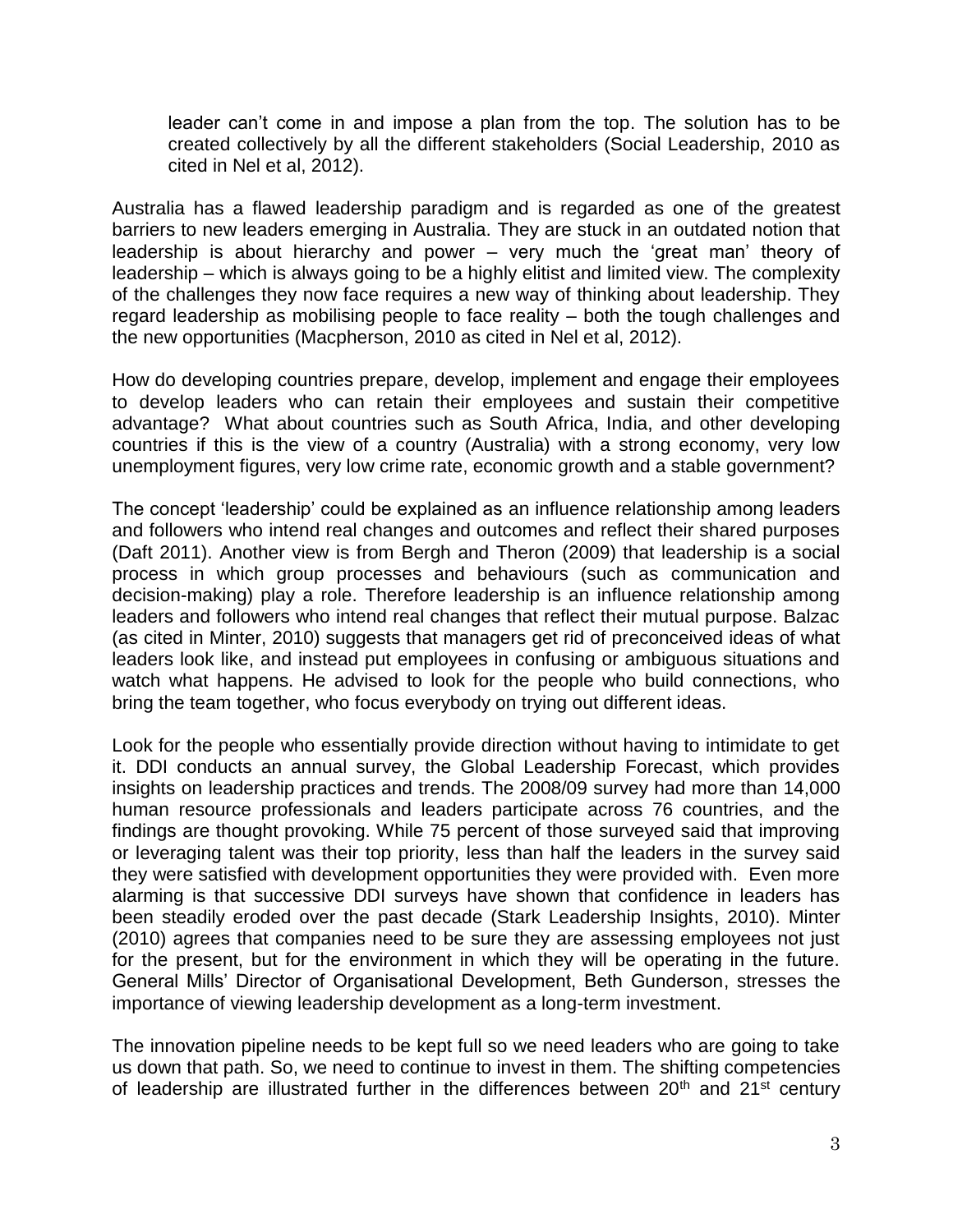leaders. Organisations need to develop leaders to lead now in a more sustainable, authentic way than many of their predecessors have done. Tomorrow's leaders need to be values-centred leaders focused on building sustainable organisations that serve society, in contrast to the "command-and-control" style of the 20th century.

Tomorrow's leaders need entrepreneurial skills to grow businesses and create jobs, collaboration skills to build relationships across organisation lines to solve society's most difficult problems in a global world. These tough times may arguably be the time to change the impression in many employees' minds that the single imperative of their coming to work was to make shareholders richer (Carter, 2009). From the research several modern leaders (from leading companies such as IBM, Ford, Xerox and Unilever) are purported to understand that developing capable, authentic leaders throughout their organisations is critical to their success.

It is challenging for most organisations to make leadership development a priority in the aftermath of the global economic meltdown. Leaders face an ever growing list of challenges; from cost cutting and customer demands to strategic planning and successful innovation. Many executives across a wide range of industries began to downgrade their concern about the pipeline of top talent in their organisations, as the supply of candidates was abundant in the early to mid-stages of the recession.

According to recent research from Personnel Decisions International, an HR consultancy, a staggering 83 percent of corporate leaders ranked pressure to cut costs as their toughest business challenge yet only five percent of survey respondents believed loss of leaders in key areas or insufficient talent to be a concern (Overby, 2009). Carter (2009) contends that challenging times will require leadership that provides clarity as to why and where people have got to change; that provides a future that engages motivation and develops the confidence that people can, within reasonable limits, shape and influence what is happening to them. He suggests that audacious leadership is required in such ambiguous times.

Giving people the power and authority to make choices is psychologically empowering and has the advantage of flexibility and quick-decision making. Training, education and development are concepts often thought of as synonymous but the differences must be understood to effectively manage training in an organisation (Erasmus *et al.*, 2007). However, in practice, the concepts cannot be definitively compartmentalised, as each may have elements of the others. It is suggested that an integrated approach to achieving an organisation's training and development needs will improve performance. The next few paragraphs will explore the three definitions and roles of each of the three concepts:

 $\triangleright$  Du Plessis and Frederick, (2010) and Nel et al (2012) describe training as the specific learning activities undertaken to improve an employee's knowledge, skills and abilities in order for them to better perform their duties. Whenever a new behaviour is needed in the workplace, a training programme is required to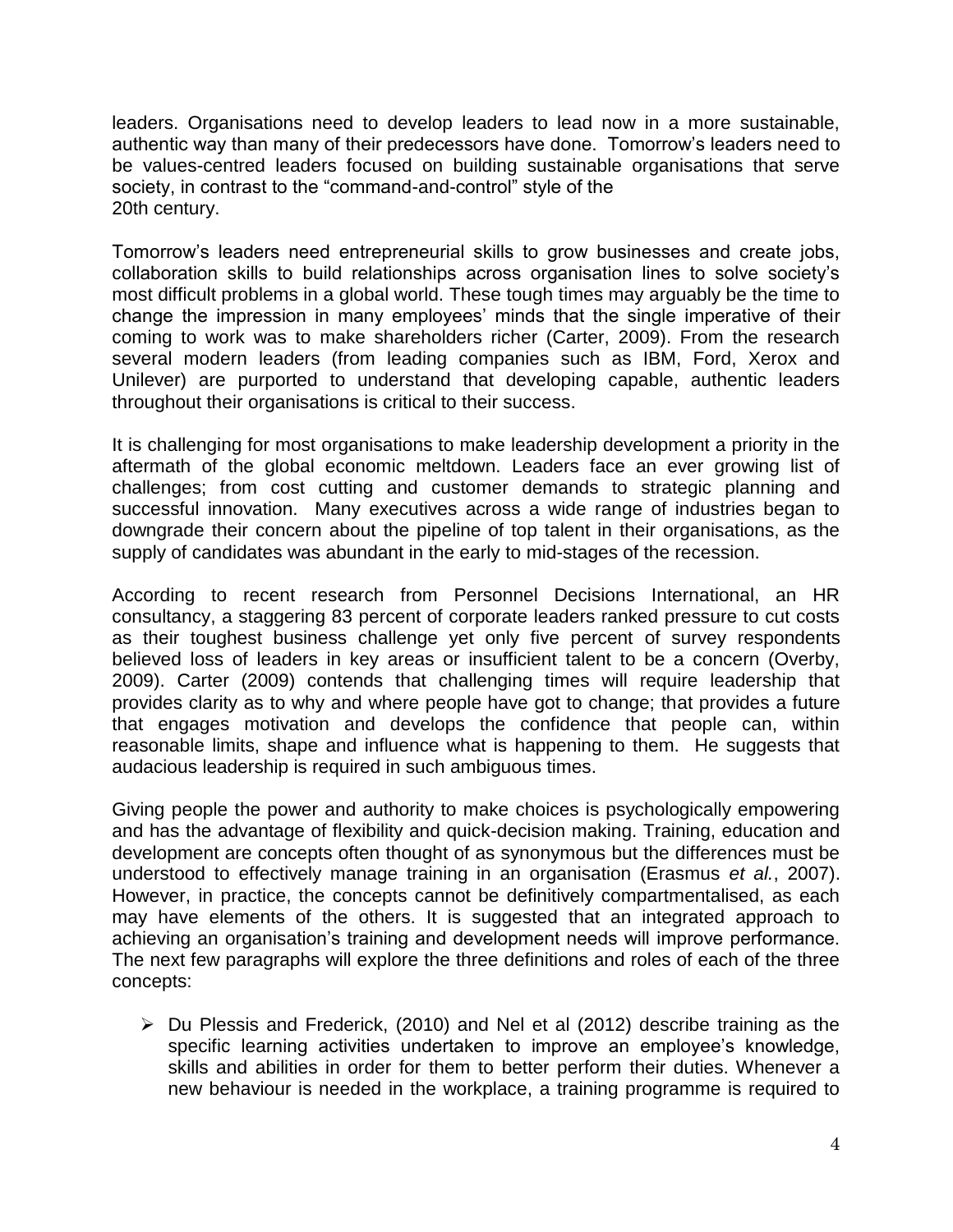teach the employee the required new behaviour. Training is about giving employees the skills and knowledge to undertake their responsibilities and is related to their workplace. Training can be specific to their role, like operating a forklift, or generalised, like anti-harassment policies. Education goes beyond the restrictions of the workplace.

- $\triangleright$  In general terms, education is designed to prepare an individual for life while training prepares an individual to perform specific tasks. Education improves overall competence of the employee beyond the job they are currently performing (Du Plessis and Frederick, 2010; Dugan, 2003). The range of competencies gained from education ranges from basic literacy, numeracy and interpersonal skills to advanced management programmes. Education programmes are generally outsourced to schools, colleges, universities and specialist private companies (Erasmus *et al.*, 2007) while training is usually an internal function. Up-skilling employees through education and training programs lead to employee development.
- $\triangleright$  Development is designed to help develop and fulfil an employee's potential within an organisation (Macky, 2008). This may take many forms including training, onthe-job training, job rotation, mentoring and career counselling. Employee development is a necessary component of improving quality, retaining key employees and keeping up-to-date with social change, global competition and technological advances (Nel et al 2012). Many companies use development as a means for strategic succession planning where leaders are identified early in their career and developed for higher leadership positions (Macky, 2008).

Regardless of what label is given, the main thrust behind training, education or development is learning.

#### **2.2 TALENT RETENTION**

HR managers and line managers need to work together during times of major organisational change to identify people whose talent retention is critical. Yet too often companies simply round up the usual suspects that are senior executives and highpotential employees in roles that are critical for business success. Few look in less obvious places for more average performers whose skills or social networks may be just as critical both in daily operations during the change effort itself as well as in delivering against its longer-term business objectives.

Even if the employees' performance and career potential are unexceptional, their organisational knowledge, direct relationships, or technical expertise can make their retention critical. During disruptive periods of organisational change, too many companies approach the retention of key employees by throwing financial incentives at star performers. Researchers warn that this is not money well spent as many of the recipients would have stayed put anyway; others have concerns that money alone can't address. Additionally, by focusing exclusively on "high potentials", companies often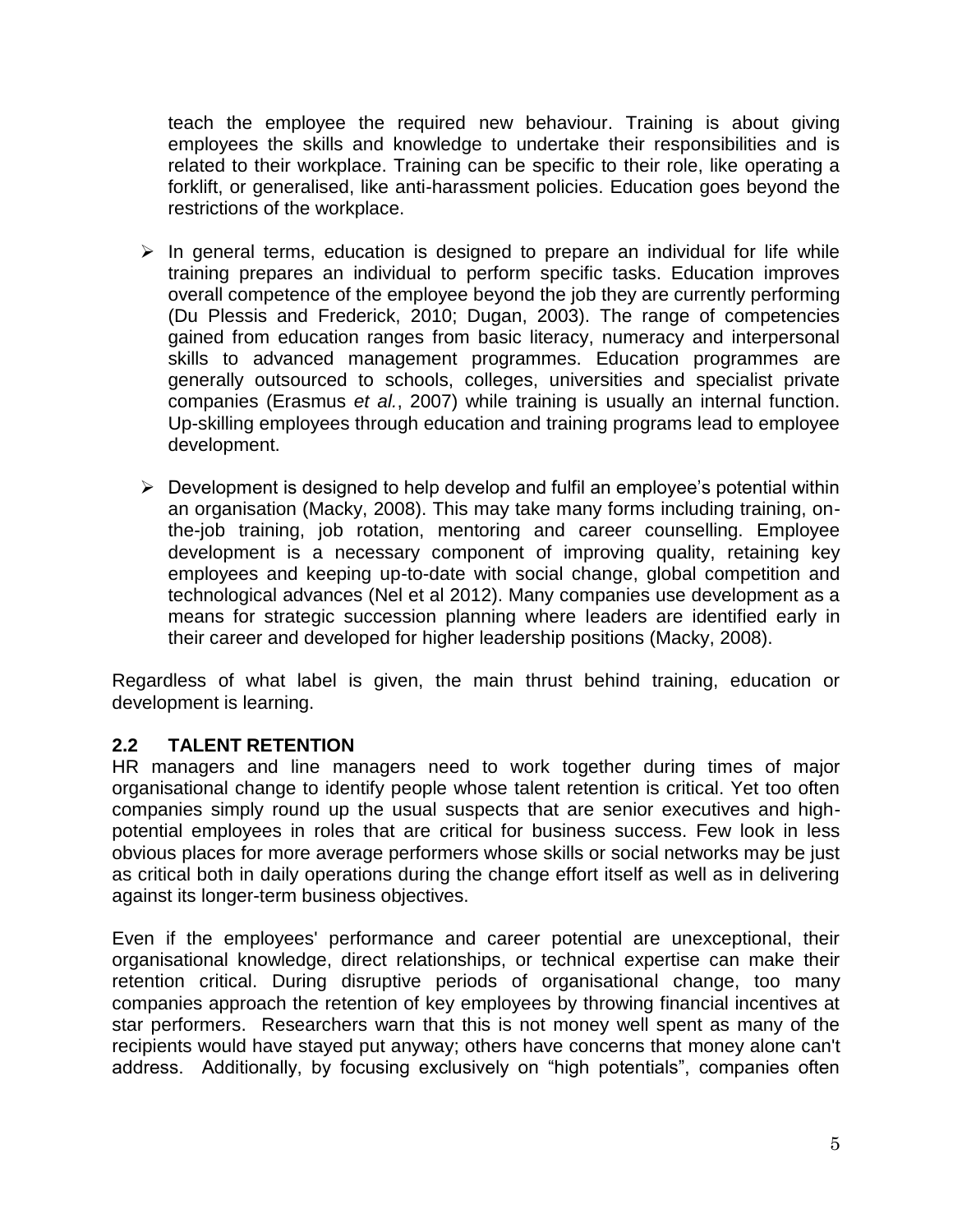overlook those "normal" performers who are nonetheless essential for the success of any change effort (Du Plessis, Frederick, Maritz, 2013).

Cosack, Guthridge, and Lawson (2010) advise that companies should tailor retention approaches to the motivations and mind-sets of specific employees (as well as to the express nature of the changes involved) because one-size-fits-all retention packages are usually unsuccessful in persuading a diverse group of key employees to stay. Ogden (2010) outlined three key reasons to invest in developing talent:

- $\triangleright$  enabling those organisations that are resource constrained or have had to reduce headcount in the face of increasing demand to do-more-with less,
- $\triangleright$  preventing the talent drain when economic conditions improve, and
- $\triangleright$  investing in leadership to avoid the high costs of staff turnover as the number one reason that employees give for leaving an organisation is their dissatisfaction with their immediate superior.

In organisations that cut back employee development programs, star performers may simply wait until the economy recovers and employment prospects improve. At that time, the most effective staff is likely to be attracted to organisations that demonstrate greater appreciation for their skills and apply more resources toward their professional development. Often staff with a high level of technical ability may be promoted to management positions without adequate training to fulfil the demands of their new position. Getting employees fully engaged and delivering a high level of discretionary effort when headcount has been reduced or resources constrained is critical. Getting buy-in may require a visible commitment to redesigning work processes and developing staff skills for a leaner organisation (Du Plessis, Frederick, Maritz, 2013).

Motorola is a company who is focussing on talent retention. They believe that it receives \$33 for every \$1 invested in its employee's education and training. IBM is also a company focusing on achieving their talent retention goals. They developed a custombase database that gave managers an end-to-end view of the company's human capital and allowed identification of skill gaps across their global workforce of over 333,000 fulltime employees (Baker, 2006, as cited in Kennedy and Daim, 2010).

Research revealed that the most effective strategies to retain capable people in South Africa and Singapore were centred on creating a stimulating and challenging work environment, and participative management styles. The most effective strategies to retain capable people in China include: employee orientation and integration; career planning and development; employee relations and motivation; performance management; training and development; transfer and promotions; compensation and benefit programs (Kaliprasad, 2006, as cited in Kennedy and Daim, 2010). Capable people are in short supply globally, which accounts for fierce competition between organisations to attract and retain this skilled talent.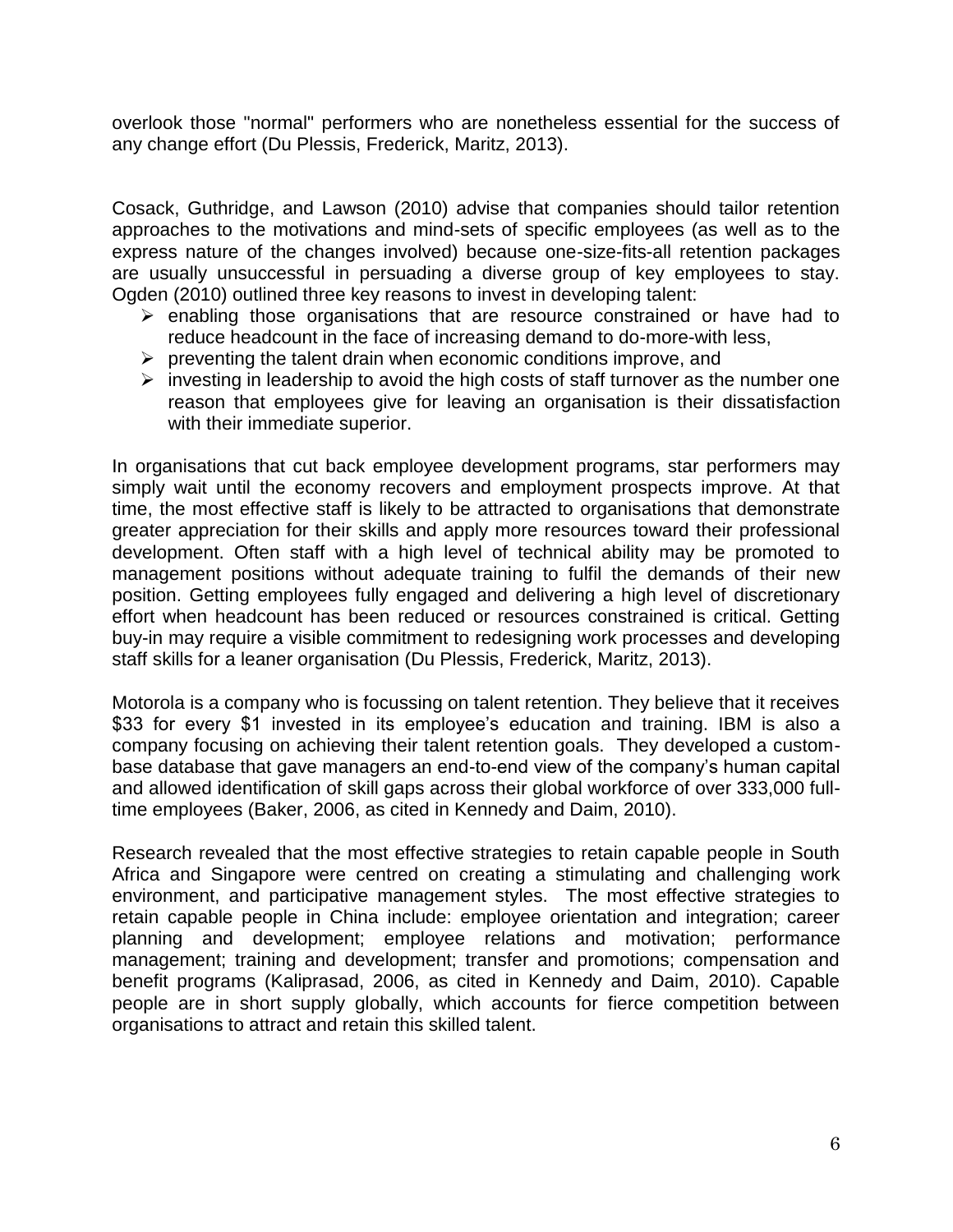#### **2.3 HRM'S ROLE TO PREPARE, DEVELOP, AND TO BE CAUTIOUS IN IMPLEMENTING STRATEGIES**

Several studies that compared South Africa's HRM's roles and activities with, among others New Zealand, (Paine, 2008; Du Plessis, 2010; Du Plessis & Huntley, 2009; Nel & Du Plessis, 2007) found that HR's role is to prepare, to develop and to be cautious while implementing strategies for organisations to develop leaders' capabilities and to retain talented employees. HR should be on the forefront in identifying talent and act proactively to sustain the competitive advantage of their organisation.

It was explained above how crucial it is to retain talented employees and further in this paper the importance of human and social capital is discussed. The first casualty of a downturn in the economy is people: the employees on whom, the fortunes of a company rest, according to Nel et al. (2012). A cautionary message by HR practitioners is that when the good times return, employees remember how they were treated. This presents real challenges. HR managers might find it tough to inspire employee accountability, engagement, and resiliency at a time when traditional motivational "carrots," such as pay raises, are off the table. They will need to align employee efforts with changing strategic initiatives, but could find that they lack effective ways to make that essential link.

HR's role in development and training prepares companies for the future, as an investment in long-term sustainable growth. Organisations could fall behind in retaining and recruiting top staff in a marketplace where turnover is high and qualified talent is scarce. Organisational (HR) responses can either aid or hinder employee engagement. Measures such as laying off temporary employees, eliminating overtime pay, shortening work hours, and relying on variable pay arrangements have been used effectively with a positive impact on employee commitment. Hiring high-performers of competitors has been effective in strengthening employee commitment (Strack, et al., 2009). In contrast, cutting back on training has a relatively negative impact on employee commitment.

#### **2.4 HRM'S ROLE IN KNOWLEDGE MANAGEMENT**

The greater demand for work/life balance, the growth in the number of employees with caring responsibilities for either aging parents, or children, combined with younger – and smaller – generations entering their prime working years will create real challenges. The current workforce is becoming more emergent and less traditional, which sees a dramatic shift in perspective. An emergent workforce is driven by opportunity, whereas a traditional workforce believes that tenure dictates growth (Du Plessis, Frederick, Maritz, 2013). Increased global competitiveness will require an educated and skilled workforce, and the reduction in the talent pool will mean that skill shortages are likely to be even more acute. Employees with more knowledge will be head-hunted and HRM's role would be to look after their knowledgeable employees.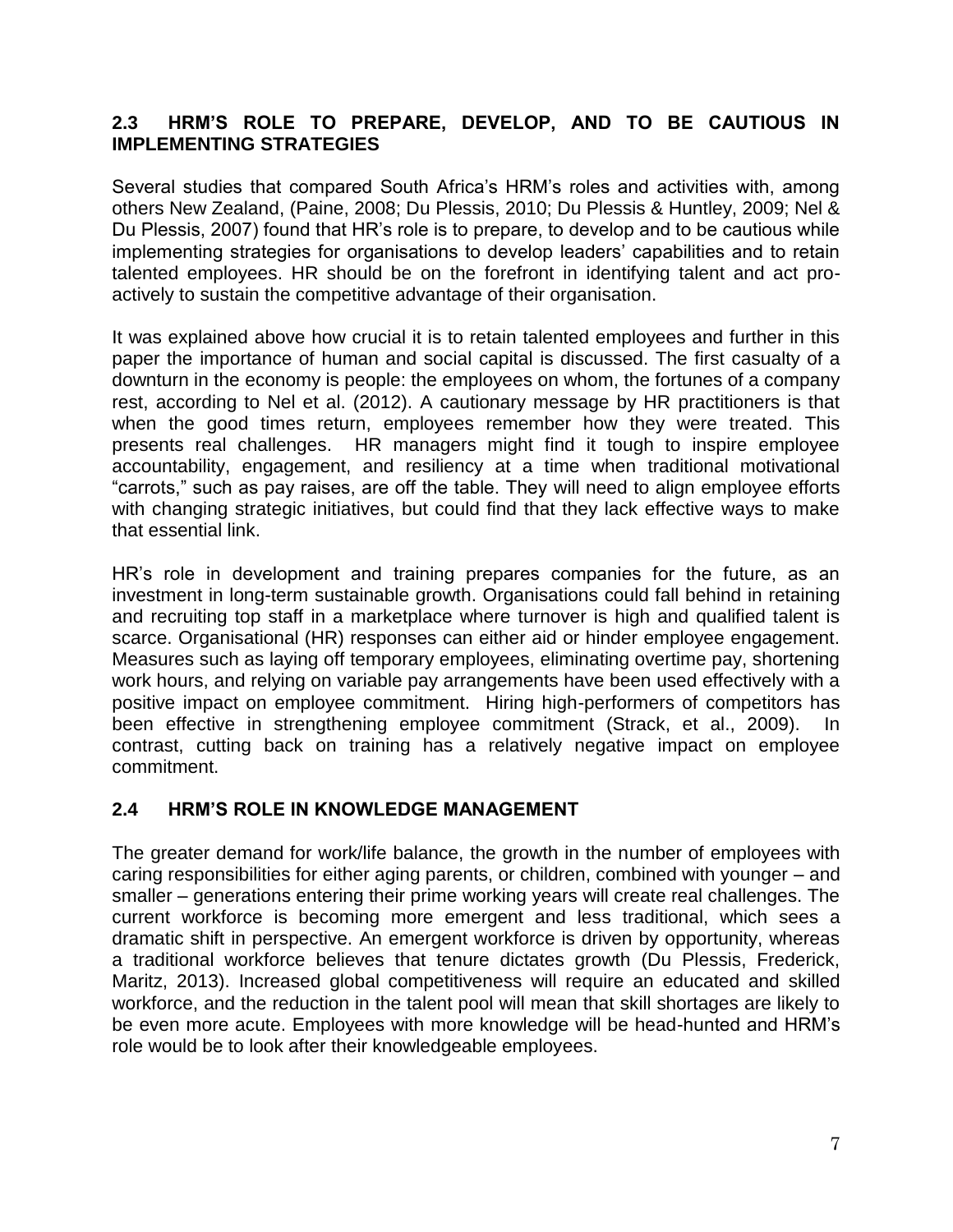HRM and managers will need to develop novel approaches to motivation to retain such an emergent knowledgeable workforce. Given the current state of the economy, it may seem that hiring and retention are simply not as important as they were thought to be several years ago. Many companies are struggling with how to do more with less resources and Styhre (2008) claims that one of the most significant domains where substantial effectiveness increases are to be gained is knowledge sharing. To manage this knowledgeable workforce is not always easy. But organisations that want to be sustainable and successful over the long term need to still consider how to attract and grow high performing and committed employees. HRM and managers are challenged today to carry out broader and more proactive roles.

#### **2.5 HRM'S ROLE ON RETENTION OF HUMAN CAPITAL AND SOCIAL CAPITAL**

A critical element for sustainability is developing capabilities that aren't easily replicated by competitors (Sharkie, 2003). Organisational success depends on aligning business strategy with a human capital strategy that puts the right talent in the right roles, performing in the right ways. Because an organisation uses its resources, capabilities and competencies to achieve competitive advantage, doesn't guarantee that this competitive advantage will be sustainable. Lajtha (2010) contends that key characteristics of a successful organisation include employees who are given a degree of autonomy to make decisions, yet also know how their responsibilities fit into the goals of the business; their leaders are strong and collaborative; their structures encourage work across functions and units and multiply the value of what any one group is doing; they tend to perform better; they are more agile and responsive to market conditions; they consider multiple scenarios and outcomes to know what workforce and organisation are needed to execute the business plan.

An effective human capital strategy ensures that the right leaders are in place to source, develop and direct the right workforce talent, supported by the right culture, organisation- and operating model to achieve competitive differentiation During a recession, traditional planning is inadequate to meet business needs. Leaders need talent and leadership strategies that help them achieve differentiation. Leaders need to develop resources and competencies to meet the criteria to retain on the long term sustainable human capital and social capital (Du Plessis, 2010; Barney, 1998; Golden and Ma, 2003). The firm should invest in maintaining its structures, systems and relationships with its employees. Changes may jeopardise the feeling of employment security, risk the employee's trust and loyalty and lead to the loss of rare human resource characteristics.

The literature provides further support for the view that the most valuable strategic resources are socially constructed (Hall 1992; Schoemaker and Jonker, 2005 as cited in Weisingera and Black, 2006). Over the years various forms of intangible and tacit resources, which are socially constructed, have been identified as being valuable (Golden and Ma, 2003) ranging from organisational culture and organisational knowledge (Coleman, 2006) to social networks. Weisingera and Black (2006) assert that collective action and strategic goals can be achieved through social capital.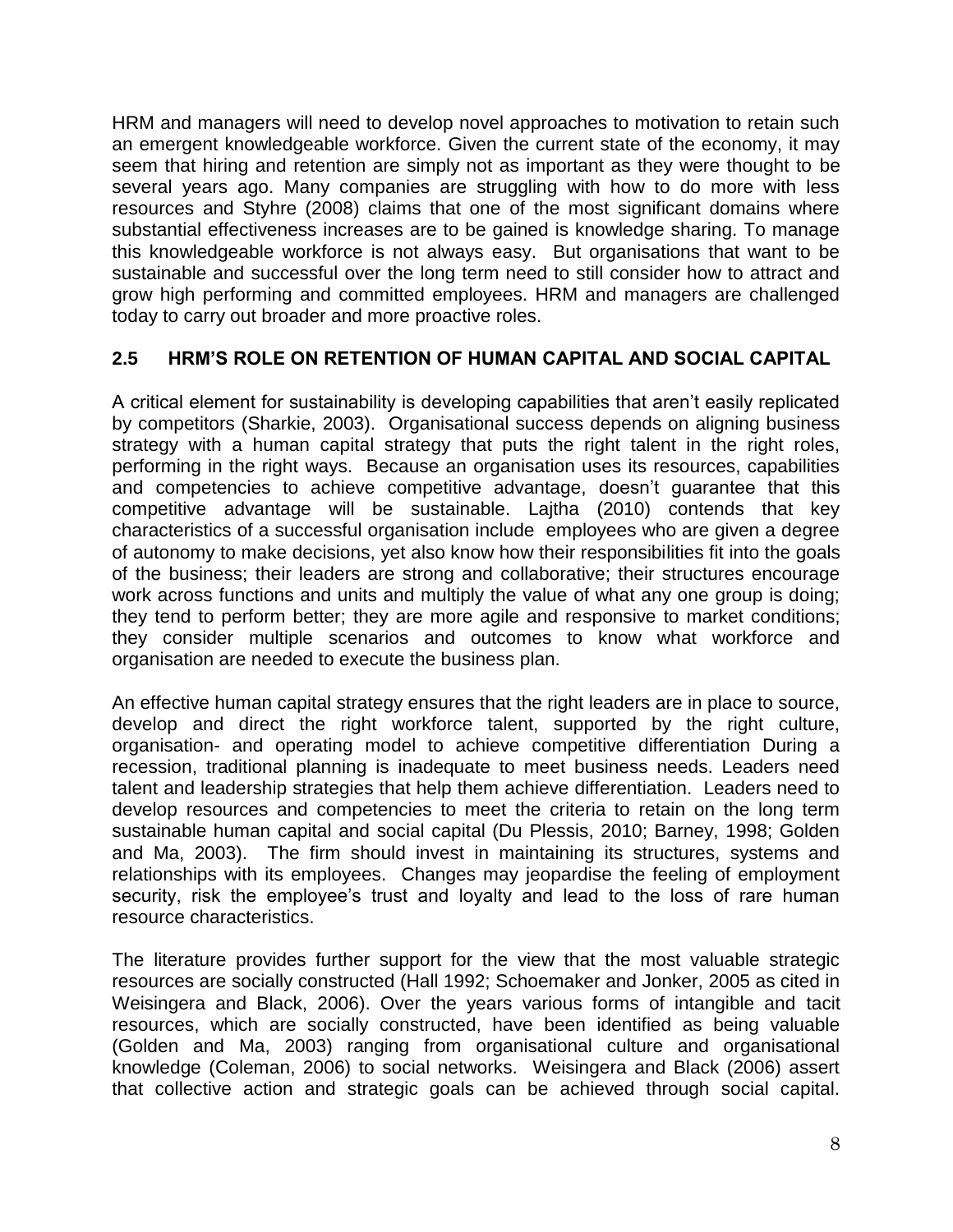Schuller (2007) considers human capital to be essentially an individual asset, defined in terms of skills, competencies and qualifications.

The literature appears to support this view that human capital is individual yet less tangible than physical capital. "Human capital is the totality of personal cognitive or embodied knowledge, learned or entrenched through practice over time" (Styhre, 2008, p 945). Human capital is created by "changes in persons that bring about skills and capabilities that make them able to act in new ways" (Coleman, 1998 as cited in Styhre, 2008, p 942 and Weisingera and Black, 2006, p 147). Similar to human capital, social capital is less tangible than physical capital. Unlike human capital that is confined to the individual, social capital "exists in the relations among persons" (Coleman, 1998 as cited in Styhre, 2008, p 942).

There is no shortage of literature on the subject matter of social capital, and several definitions exist. What these definitions of social capital share in common is "the key idea that the networks of relationships in which people are embedded act as an important resource and thus a source of competitive advantage to the firm" (Bresnen, Edelman, Newell, Scarbrough, and Swan, 2005, p 236 as cited in Styhre, 2008, p 943). Social capital is a complex social event that can be seen as a resource developed through a history of interactions which differs from the interactions themselves; is distinctive to the actors involved and cannot easily be replicated, therefore representing an important source of sustainable competitive advantage (Ramsay, 2001 as cited in Bernardes, 2010). Social capital is defined as the set of relationships between people or groups of people than can be used to develop, access and use resources.

Lin, Cook and Burt (2001 as cited in Pirolo and Presutti, 2010) suggest that these embedded resources are accessed and/or mobilised in purposive actions. Social capital is productive as it "enables the achievement of certain ends that in its absence would not be possible" (Coleman, 1998 as cited in Styhre, 2008, p 942). Adler (2002) concludes that there are three components which must be present within social networks in order for social capital to exist: opportunity, motivation and ability. Social capital plays a pivotal role in mediating human capital and organisational capital.

Without investing in social capital, the stocks of human and organisational capital won't be fully exploited or used. "Social capital is a term denoting a number of shared and collective emotional, cognitive, and communicative skills and resources that helps to circulate and develop the existing know-how of a firm" (Styhre, 2008, p 949). It includes the collective capacity to tell stories as well as other non-verbal competencies and joint accomplishments such as trust (Czarniawska, 2004, as cited in Styhre, 2008). Socialisation mechanisms can help reduce ambiguity and can allow for clearer and more open communication (Cousins, Lawson and Squire, 2008, as cited in Bernardes, 2010).

These relationships between individuals enable the mutual sharing of personal knowledge. Social capital also regulates the relationship between the personal knowledge of the individual co-workers and the formalised knowledge of the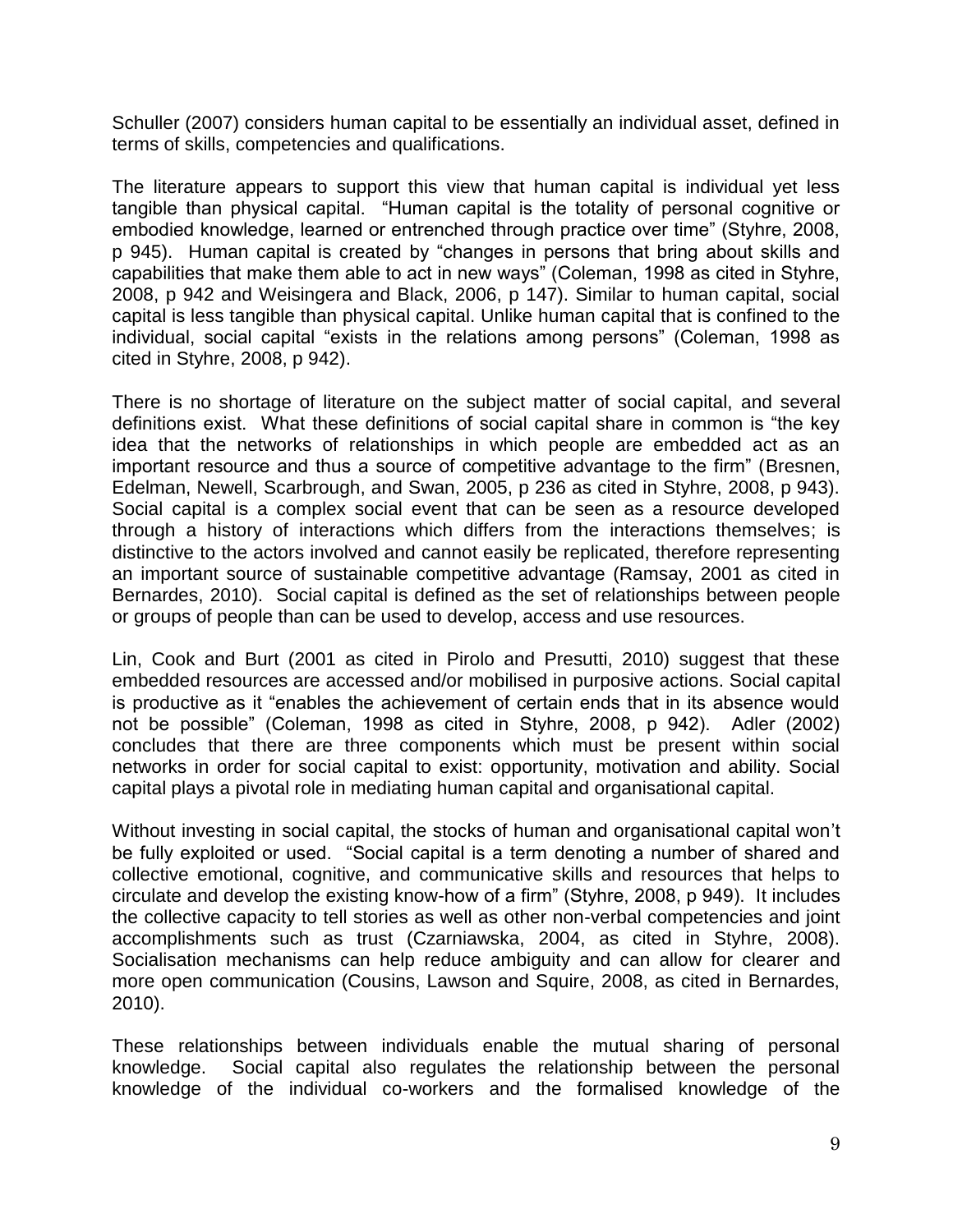organisation's procedures and systems (Styhre, 2008). Goebel et al., (2003, as cited in Bernardes, 2010) suggest that when organisational members perceive themselves as disengaged in terms of their strategic contribution to the value adding process, their job performance is more likely to be diminished. Resource embeddedness is a new dimension of social capital.

Structural embeddedness plays a larger role in explaining execution-oriented tasks whereas relational embeddedness plays a larger role in explaining innovation-oriented performance (Moran, 2005 as cited in Bernardes, 2010). Granovetter first set forth the distinction and importance of both concrete personal relations (relational embeddedness) and the structure of the collective arrangement of those relations (structural embeddedness) (Granovetter, 1985 as cited in Bernardes, 2010).

There are two types of social capital – bonding and bridging – bonding social capital is good for mobilising solidarity, while bridging social capital is good for linkage to external assets and information diffusion (Weisingera and Black, 2006). Social capital underlines the collaborative and collective nature of social existence. It is a result of the shared and mutual trust that individuals develop in their joint collaborations (Styhre, 2008). Coleman (2006) suggests that social capital influences the creation of human capital in subsequent generations. Social capital affects the innovativeness of a firm as it is tied to flows of communication, information and knowledge that take place across personal and organisational networks (Burt, 1992, 1997, as cited in Casanueva and Gallego, 2010).

HR managers and organisations that neglect the social side of individual skills, and don't create synergies between their human and social capital will be unable to maximise performance. They are unlikely to realise the potential of their employees to enhance organisational innovative capabilities, (Subramanian and Youndt, 2005, as cited in Styhre, 2008). Shared values, such as the rules of the game and standards in the network, can also improve innovativeness. A shared vision facilitates freer and more fluid communication and sharing of other non-informational resources, which reduces fears of opportunistic behaviour (Tsai and Ghoshal 1998 as cited in Casanueva and Gallego, 2010). Cohen (2007) advises HR managers that the essential elements of social capital creation are to:

- $\triangleright$  provide time and space to meet and work closely together in order to develop mutual understanding and trust;
- $\triangleright$  build trust by demonstrating trustworthiness and delegating responsibilities;
- $\triangleright$  ensure equality in terms of opportunities and rewards and to foster commitment and cooperation;
- $\triangleright$  examine existing social networks to see where valuable relationships can be preserved and strengthened.

### **2.6 EMPLOYEE ENGAGEMENT (INVOLVEMENT)**

Du Plessis, Nel, San Diego (2013) explain that employee engagement is largely about managing discretionary effort; when employees have choices, they will act in a way that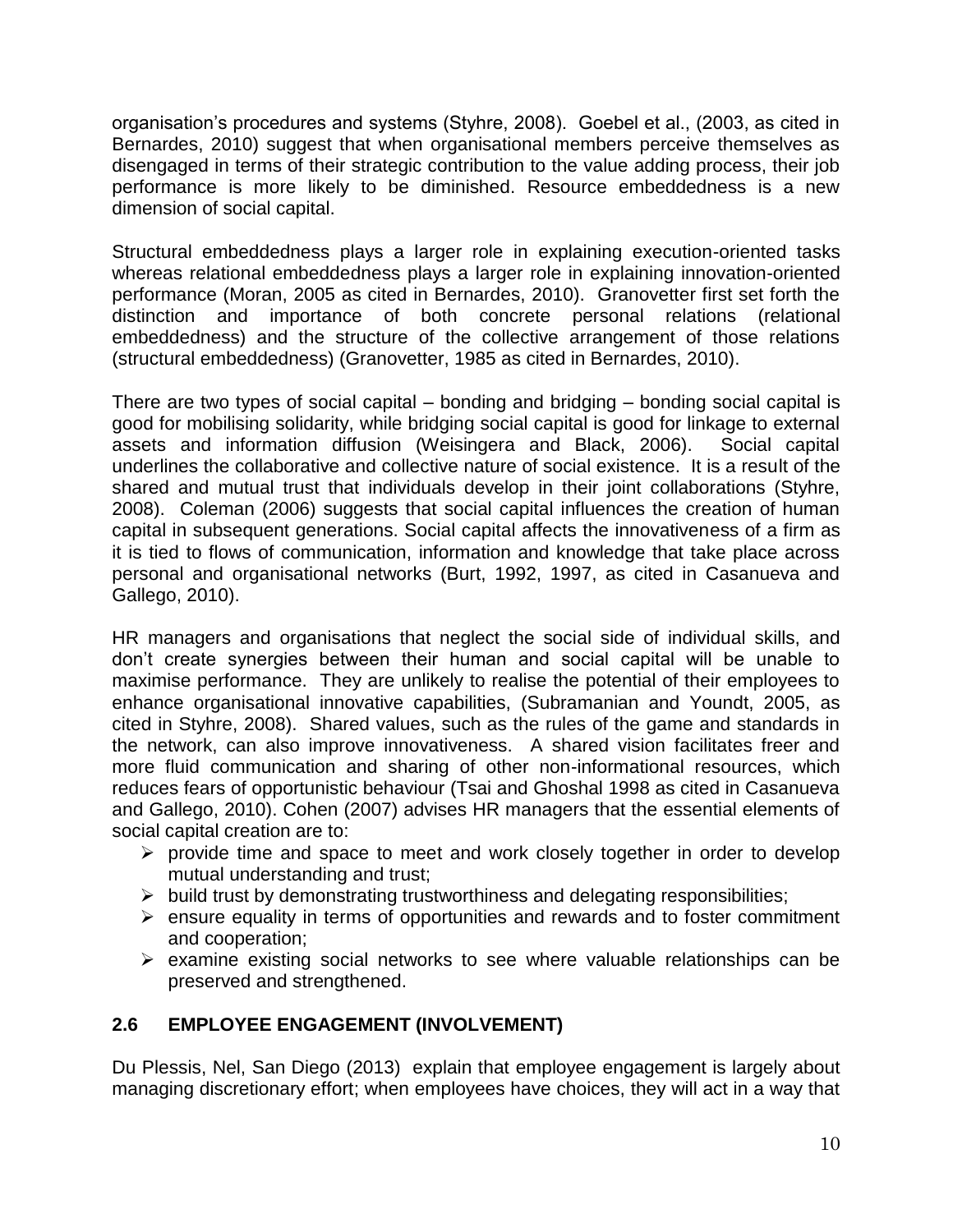enhances their organisation's interests. An engaged employee is a person who is fully involved in, and enthusiastic about, their work. Du Plessis (2010) agrees that engaged employees feel passion about their work, provide drive and innovation, and feel that their contribution helps in moving the organisation forward. HR managers and organisations seem to be increasingly recognising the importance of employee engagement with a growing number of large and medium sized organisations now measuring employee engagement.

Shell, a global group of energy and petrochemicals companies with around 101,000 employees in more than 90 countries and territories, is one such organisation that takes this seriously. Shell encourages employee participation and engagement, and views employees as core to its success (Young and Thyil, 2009)*.* Loehr (2005) contends that full employee engagement is a win for everyone. There is now considerable evidence from many sources that high employee engagement generates higher employee productivity, business unit performance and profit; along with lower shrinkage, accident rates and employee turnover. JRA's research shows 'engaged' employees generate a return on assets 95% higher than their less-engaged workforce counterparts, generate sales per employee 68% higher, and are 29% more likely to stay with their current organisation.

Top management and executives must be concerned about the level of engagement in the workplace. According to JRA's "Best Places to Work" Survey in 2009:

- $\triangleright$  Only thirty-five percent of employees are actively engaged in their jobs. These employees work with passion and feel a profound connection to their company. People that are actively engaged help move the organisation forward.
- $\triangleright$  Fifty-seven percent of employees are not engaged. These employees have essentially "checked out," sleepwalking through their workday and putting time, but not passion, into their work.
- $\triangleright$  Eight percent of employees are actively disengaged. These employees are busy acting out their unhappiness, undermining what their engaged co-workers are trying to accomplish

Maritz & Du Plessis (2011) are of the opinion that confidence in leadership became more important during the recession, and a fun and enjoyable work environment became less important as a key driver of employee engagement. More intrinsic drivers such as understanding how one contributes to the success of the organisation, and feeling valued also become more important during the recession (JRA, 2010). The ratio of engaged to disengaged workers is what drives the financial outcomes and impacts profitable growth. Disengaged employees create disengaged customers. The reasons people typically give for being disengaged at work involve negative work conditions, insensitive bosses, divisive office politics, and lack of constructive performance feedback. Removing toxic work conditions simply gets employees into neutral according to Maritz & Du Plessis (2011).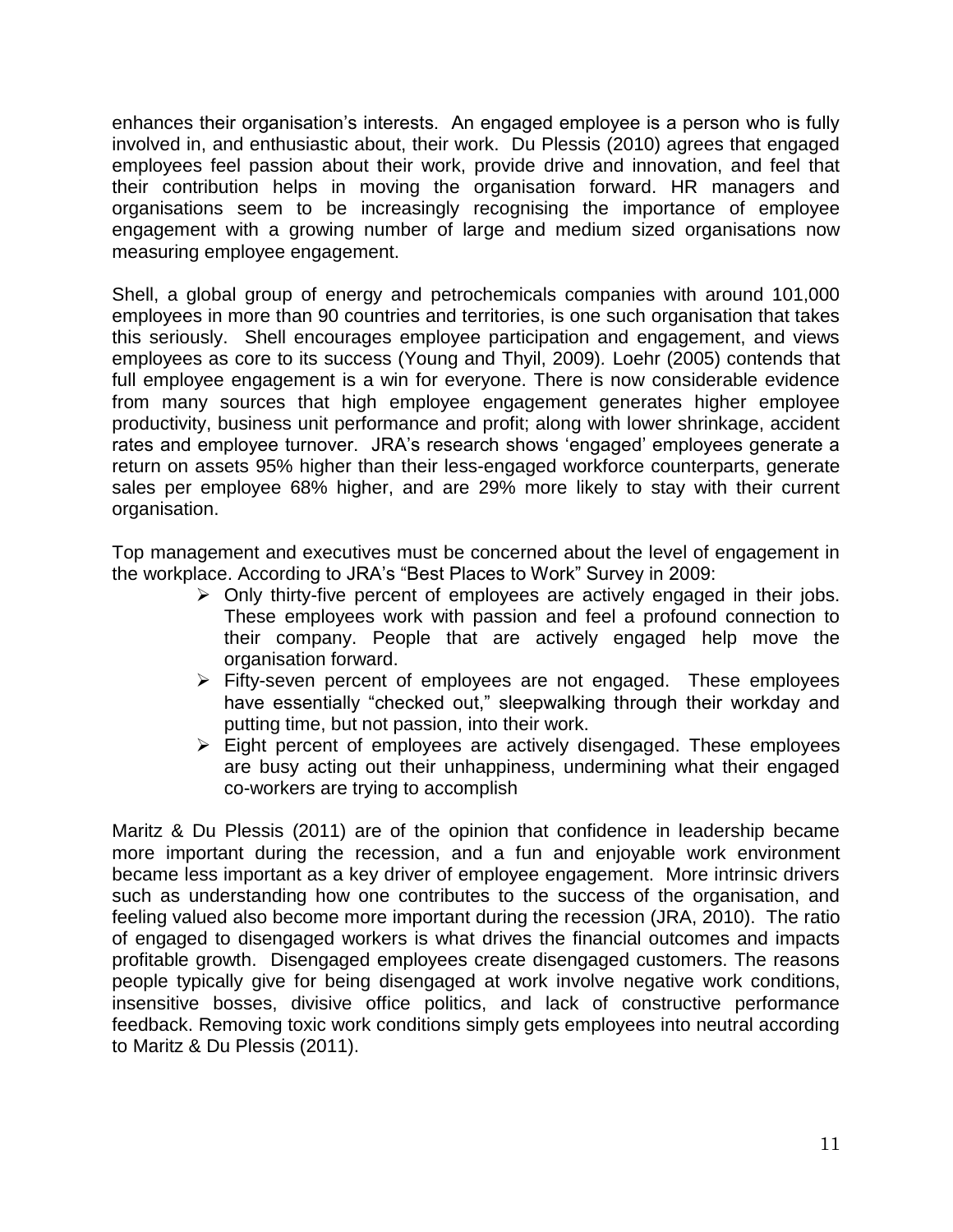Moving from neutral to high engagement requires something different. Loehr (2005) stresses that becoming fully engaged at work, is the pathway for igniting talent and skill and for making a real difference. When you are fully engaged, you are less likely to be terminated or laid off and are more attractive in the job market due to your positive energy, dedication, and resiliency.

The importance of employee engagement cannot be underestimated during a recession; whether there is a recession or not, sustainable workplaces are the ones that will survive where people turn up for work because they want to, that go the extra mile to help you succeed, and are constantly looking for better ways of doing things (Maritz & Du Plessis, 2011). Strack, et al., (2009) contend that employees respond best to the challenges of a recession when leaders are honest, direct and empathetic about the difficulties, yet can still create excitement about the opportunities. A focus on motivation and accountabilities can foster and encourage an environment of innovation that will support the company's goals.

Nel et al (2012) suggest that three leadership styles exhibit the strongest correlation with employee engagement. These styles are:

- achievement oriented (with a strong focus on excellence and high quality work),
- development oriented (with emphasis on coaching, mentoring and training) and
- relationship oriented (with emphasis on team affiliation, relationship building and effective communication).

HRM should bear responsibility for measuring the elements of engagement and retention. Employee engagement and employee retention are crucial to business success. After all, HRM is all about making things happen. A good HR manager is a student of cause and effect; it is not good enough to be aware of what is happening around you; you have to know and understand why it is happening. Then you have to roll up your sleeves, and get in the trenches and do something about it – develop strategies, according to Kennedy and Daim, (2010).

The last decade has seen a growing emphasis on the notion of fun at work as a way to increase employee engagement. While budget cuts have been a fact of life in recessionary times, ideas of fun, play and laughter have been recommended as a means to involve and empower employees. It has increasingly been recognised that play and laughter can create a sense of involvement, as well as unleash creativity and raise morale and so, management often ignore, tolerate and even actively encourage playful practices (Du Plessis, Paine & Botha, 2012; Nel & du Plessis, 2007).

In stressful situations, it is challenging to maintain connectedness and caring, and this compromises our ability to remain engaged. It is impossible to remain fully engaged continuously. Several situations will interfere with our ability to be engaged. The HR manager and the leader (manager) need to guide high performance and recovery times to make sure people can sustain a level of engagement that is fulfilling. Energy comes from knowing that you are significant, that your work is important, and that you can work in an environment that fosters and supports your passions. The HR manager and leader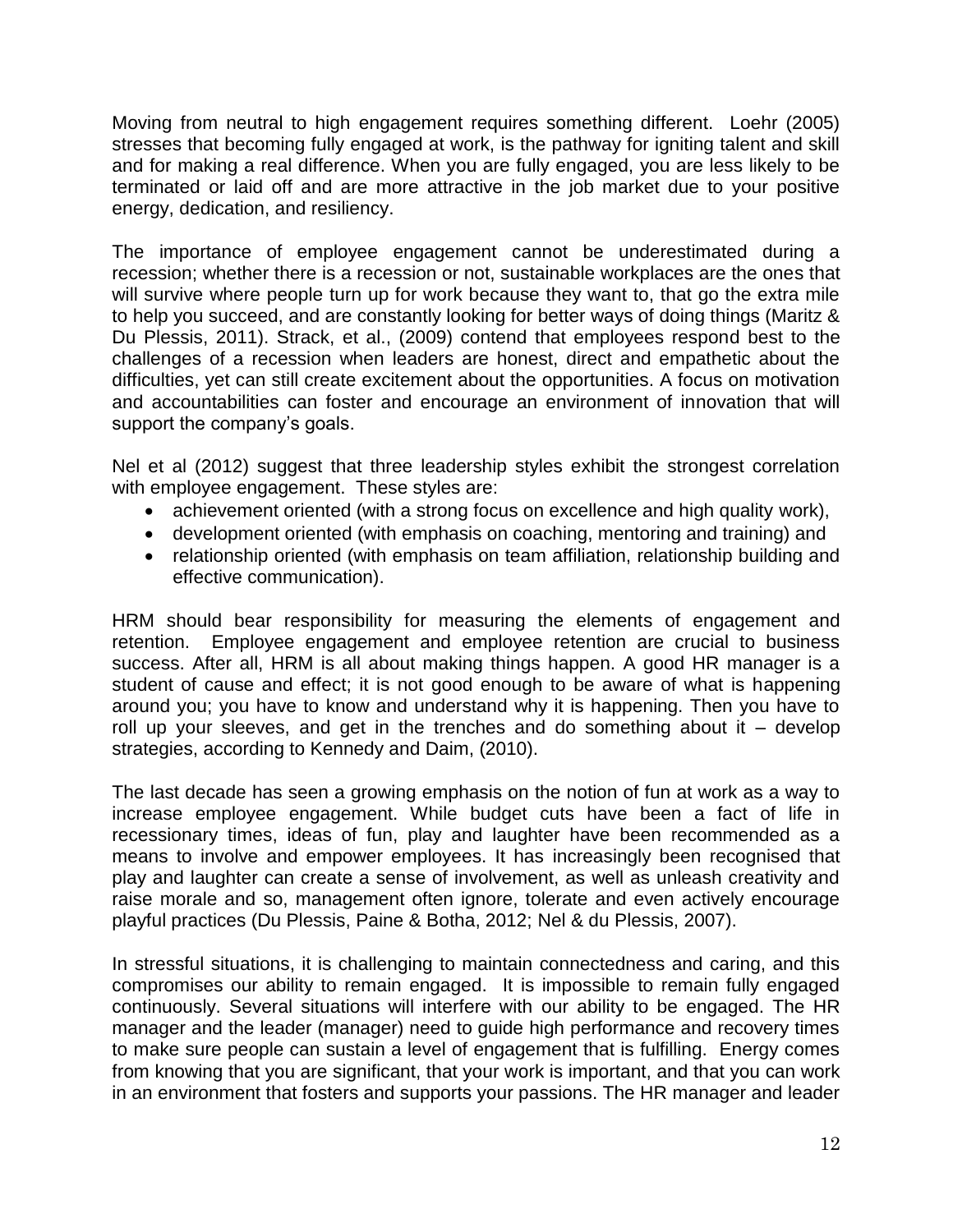who are engaged and passionate about the work will communicate this to staff who will then feel the contagious level of excitement according to Du Plessis, Nel, San Diego (2013).

#### **2.7 CHALLENGES AND OPPORTUNITIES IN THE RECOVERY STAGE OF THE RECESSION**

What has changed though, are the focus areas, and the increased complexity of the employees as well as the business environment. The way forward for HRM and HR is smart employment and business decision making. With a renewed focus on the importance of sustainable relationships, audacious decision making and effective communication, businesses should be on the right track. HRM has the opportunity to engage employees and get them committed to the organisation so that they can aid business recovery.

Another key challenge for HRM is to get employees to high levels of social capital and a collaborative approach that will encourage differentiation and aid business recovery. HR managers and organisations have the opportunity to allow employee input into decisions, share information, and to treat employees with respect that will definitely enhance commitment. These organisations strengthen shared perceptions of congruence between employee and organisational values, integrate employees into the life of the organisation, and increase employees' identification with the organisation (Arthur 1994; Long 1980; Meyer and Herscovitch 2001 as cited in Wright and Kehoe, 2008).

Empowering HR practices involve teamwork and social interactions and this creates a sense of community, strengthens the forces of social cohesion among group members and in turn, the commitment to the organisation (Morrison 2001; Osterman 1995 as cited in Wright and Kehoe, 2008). In organisations with high levels of social capital, the co-workers interrelate; paying attention to others' needs and are willing to share their insights and know-how with one another. In this way knowledge is collectively mobilised and used in everyday practice. Yet, relying exclusively on social capital is risky because it takes time and effort to maintain social relations (Bresnen, Edelman, Newell, Scarborough and Swan, 2005 as cited in Bernardes, 2010). In addition, social capital may be eroded if new competencies are not brought into the system and this is a major challenge for HRM in the future.

## **3. PROBLEM STATEMENT**

Knowledge management is widely recognised as a strategic resource and a source of competitive advantage, and knowledge is now regarded as the most significant organisational asset (Whelan & Carcary, 2011). It is against this important overview that we integrate leadership development, talent retention and employee engagement.

Leadership development, talent retention and employee engagement could assist businesses to recover from the recession. The problem is that some employers do not use and develop the talents of their employees to provide better "equipped" employees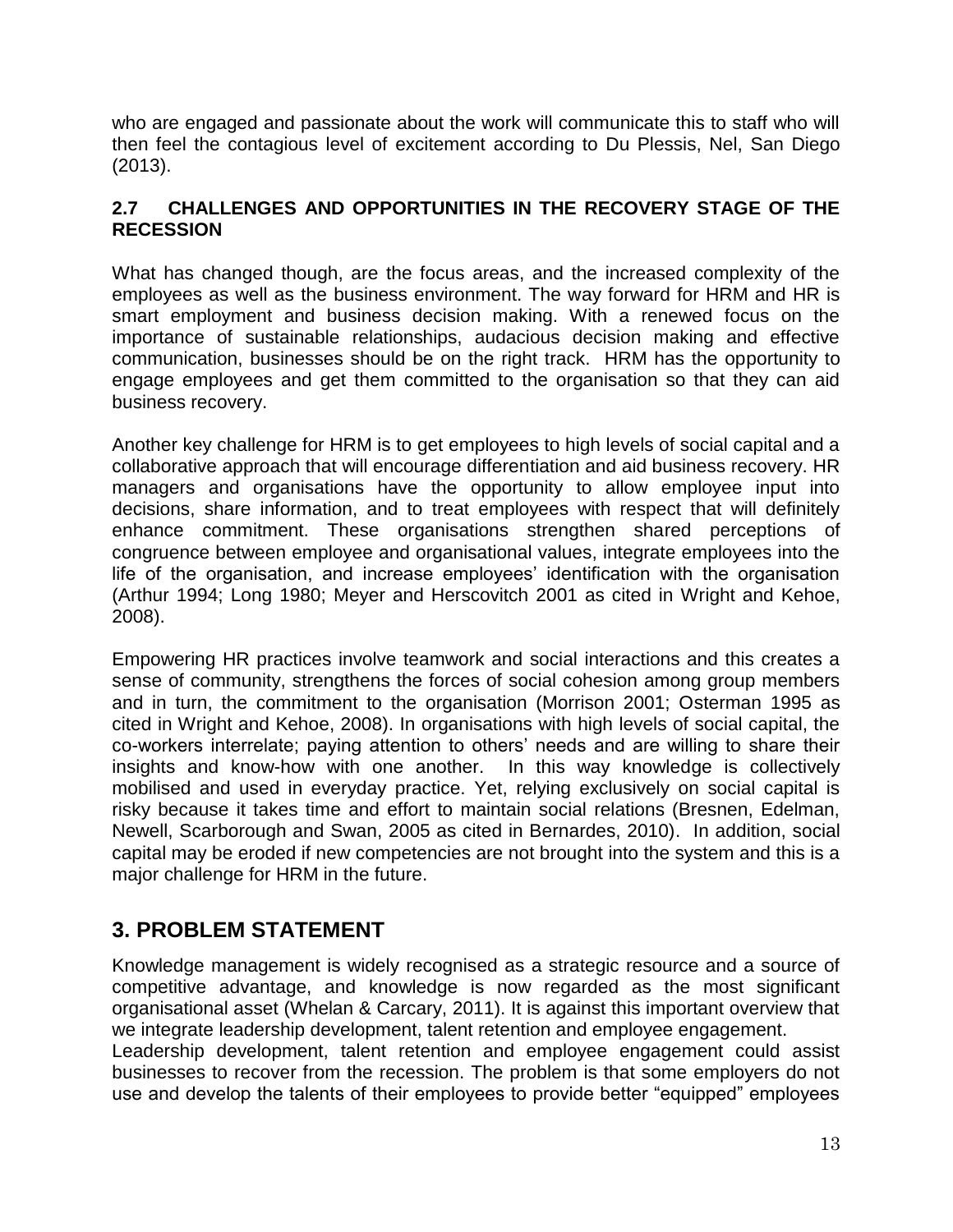with knowledge and skills to add value in organisations. A further problem for some managers is that they do not utilise the human capital to develop new business neither do they develop, use or implement suggestions of employees.

# **4. AIM OF THE STUDY**

The objective of this study is to ascertain human resources management's (HRM's) role in whether the recession's influence in employment is becoming something of the past, leadership development and what talent retention could really contribute in an organisation on the road to recovery.

Key questions considered and addressed are:

- How can HRM and HR assist in developing leaders for the post-recession era
- Is involving employees in decision making the answer to talent retention? What is HRM's role?
- People advantage and HRM's role in this new era of business recovery?
- HRM's role in sustainable competitive advantage, human capital and social capital
- Employee engagement in retention and talent management

# **5. ANALYSIS**

## **5.1 FINDINGS**

Driving performance has become the key focus for many. This has definitely been a time of business as unusual, and we are looking for more than ordinary actions to get us through such challenging times. There is increasing pressure to deliver more in the same time frames, to do more with fewer resources, to generate more return on investment, to sift through increasing volumes of data and information. It also seems likely that competition for talent will continue to increase in the face of changing demographics such as an aging workforce. During uncertainty such as the recession, organisations try to get their costs under control rapidly and many organisations today are still making tough decisions about how to allocate their time and money.

There is no shortage of pressing needs—capital construction, technology upgrades, and facility expansion, yet fewer resources are available to address those needs. Faced with a harsh economy and the need to conserve cash, many companies slashed severely or even eliminated their leadership training programmes in the past couple of years. Plenty of other companies have no real programme for identifying and developing talent. But growing evidence shows these companies are putting themselves at a competitive disadvantage as leadership development, knowledge management, employee engagement and talent retention have been linked to business recovery. In addition, confidence in leadership as well as an organisation's commitment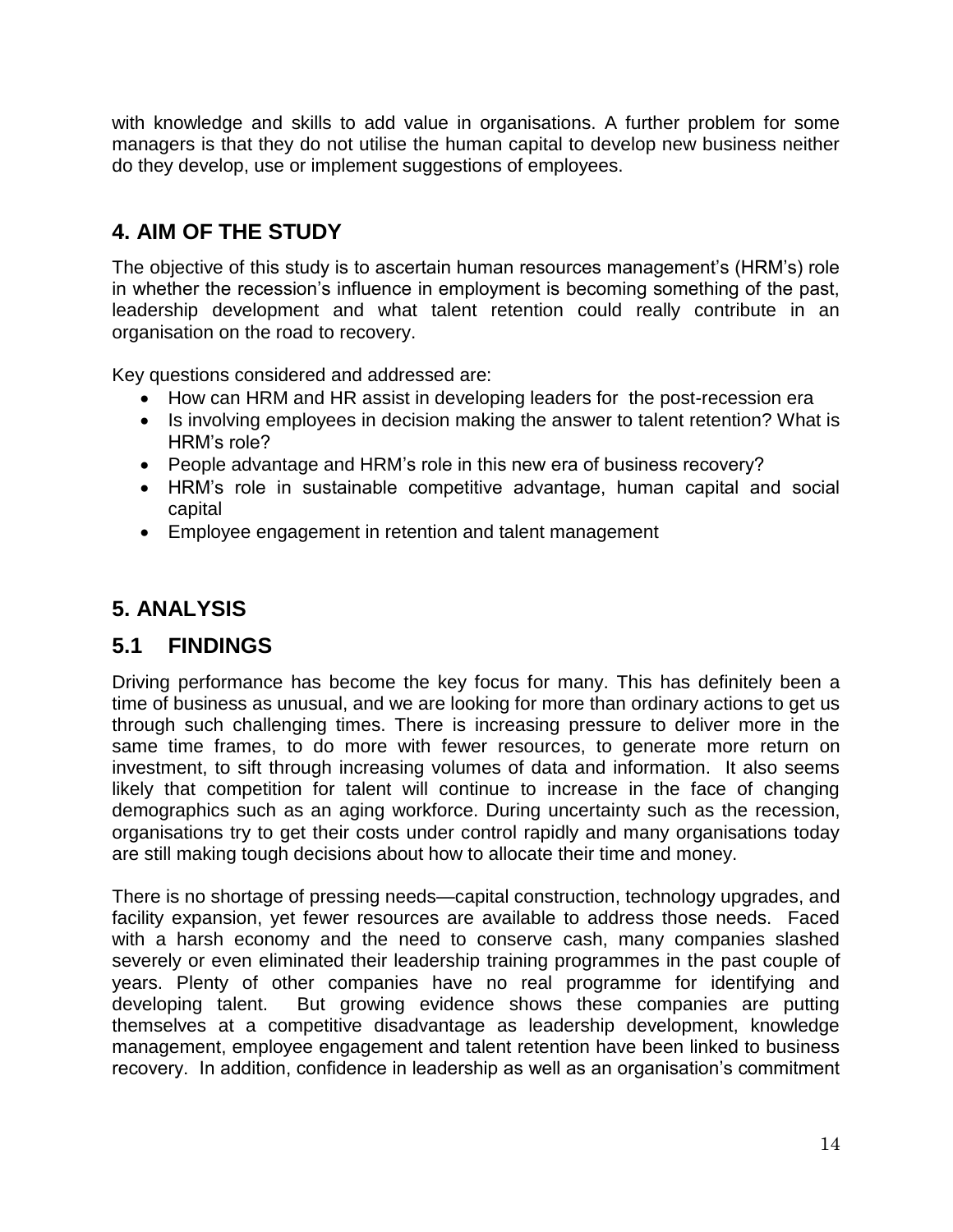to training and development, have been linked to higher levels of employee engagement.

Corporate scandals have changed the expectations of our leaders which have left us less accepting of blindly following leaders. In the changing environment, leadership learning seems to be most effective when it occurs in the context of specific organisation situations and specific organisation demands. Exposing managers to senior leaders has also been highlighted as necessary for effective leadership development. Leadership succession and development have been highlighted as a priority for most organisations, yet many organisations are failing to move beyond good intentions and translate into action. This is having an impact on employee engagement in some organisations. Employee engagement has a lot of similarities to organisational commitment, but unlike organisational commitment, levels of engagement seem to fluctuate more often within the employee due to a range of factors in relation to organisational culture, shared vision and values, a focus on performance and development.

## **6. RECOMMENDATIONS**

Organisations should take the following recommendations serious to be successful in surviving in future:

- $\triangleright$  make leadership development a priority in the aftermath of the global economic meltdown
- $\triangleright$  cost cutting and customer demands
- $\triangleright$  strategic planning and successful innovation
- $\triangleright$  by empowering employees in leadership roles has the advantage of flexibility and quick-decision making
- $\triangleright$  employers should ensure that their employees (leaders) have the skills and knowledge to undertake their responsibilities to lead successfully
- $\triangleright$  employers need to develop resources and competencies to meet the criteria to retain on the long term sustainable human capital and social capital
- $\triangleright$  leaders need to retain the talent in organisations
- $\triangleright$  employees should be fully engaged by the leader's positive energy, dedication, and resilience in the organisation.

## **7. CONCLUSION**

The literature seems clear, that both organisational commitment and employee engagement are highly correlated to business performance. A focus on these areas would be a key investment for organisations wanting to take advantage of the business recovery. Sustainable competitive advantage will be gained from effectively leveraging social capital as our global economy continues to become more complex and more collaborative. As human capital is restricted to the individual, the knowledge creation capacity of social capital is of greater importance in ensuring a sustainable competitive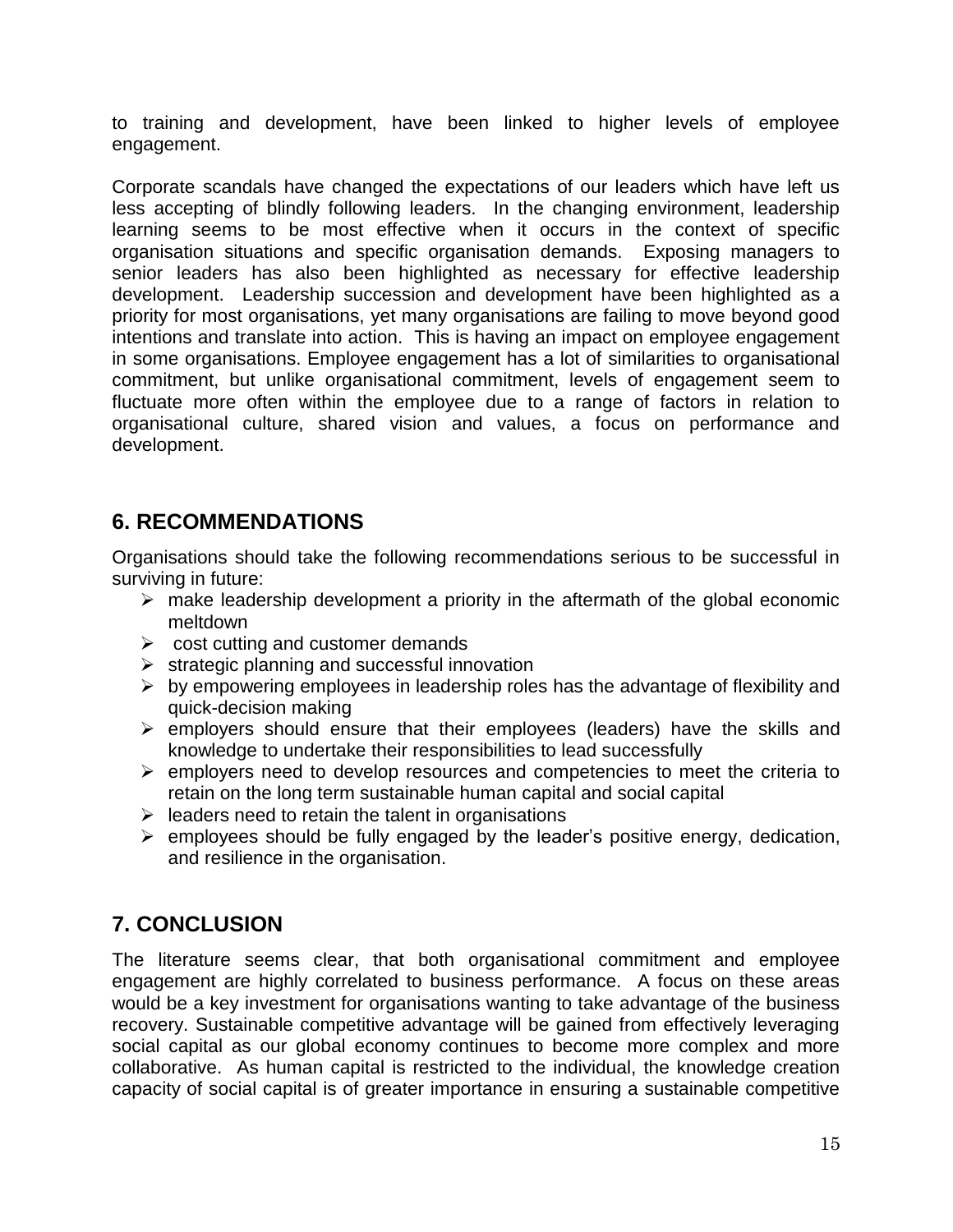advantage for the organisation. There needs to be a commitment from HRM to develop both human capital and social capital, and this will lead to greater synergy across the business, and more sustainable outcomes.

Those organisations that have been in sheer survival mode, will have a tougher time restoring the trust than those organisations that from the outset have communicated their strategic direction. As the environment has become more uncertain, engaged employees want more than to know the organisation will survive. They want to know how the organisation will best respond to challenges and capitalise on opportunities. The leaders in times of adversity certainly need to lead from the front. Relationship building is important, and it is also important for leaders not to project their own doubts and discomfort onto their employees. Considerable personal strength is required to get through, and the notion that we now require audacious leaders to take advantage of opportunities does seem apt. HR practitioners cannot wait any longer to prepare, to develop and to be patient and ensure proper implementation of strategies but they should engage employees and implement strategies in their organisations to develop leaders' capabilities, to retain talented employees and to add value in their organisations by helping to recover from the recession. The sooner HRM realises that their role is immeasurable for taking the lead in developing leaders the sooner all organisations will prosper.

## **8. REFERENCE LIST**

Adler, PS, 2003. Making the HR Outsourcing Decision. *MIT Sloan Management Review* Vol 45 no 1 pp 53-61.

Barry CA, 1998. 'Choosing Qualitative Data Analysis Software. *Sociological Research Online.* Retrieved Sep 8, 2008, from: <http://www.socresonline.org.uk/socresonline/3/3/4.html>

Bergh, ZC & Theron, AL, 2009. *Psychology in the work contex*t. 4th ed. Johannesburg: Thomson.

Bernardes, E, 2010, January. The effect of supply management on aspects of social capital and the impact on performance: a social network perspective. *Journal of Supply Chain Management, Vol 46 no* 1 pp 45-56.

Black, B, 1999. National culture and labour-market flexibility. *The International Journal of Human Resource Management*, Vol *10 no* 4 pp 592-605.

Boxall, P, Purcell, J & Wright, P, 2007. *The Oxford Handbook of Human Resource Management.* Norfolk: Oxford University Press.

Burton, L 2003. The next big thing. People Dynamics, Vol 21 no 2 pp 22-23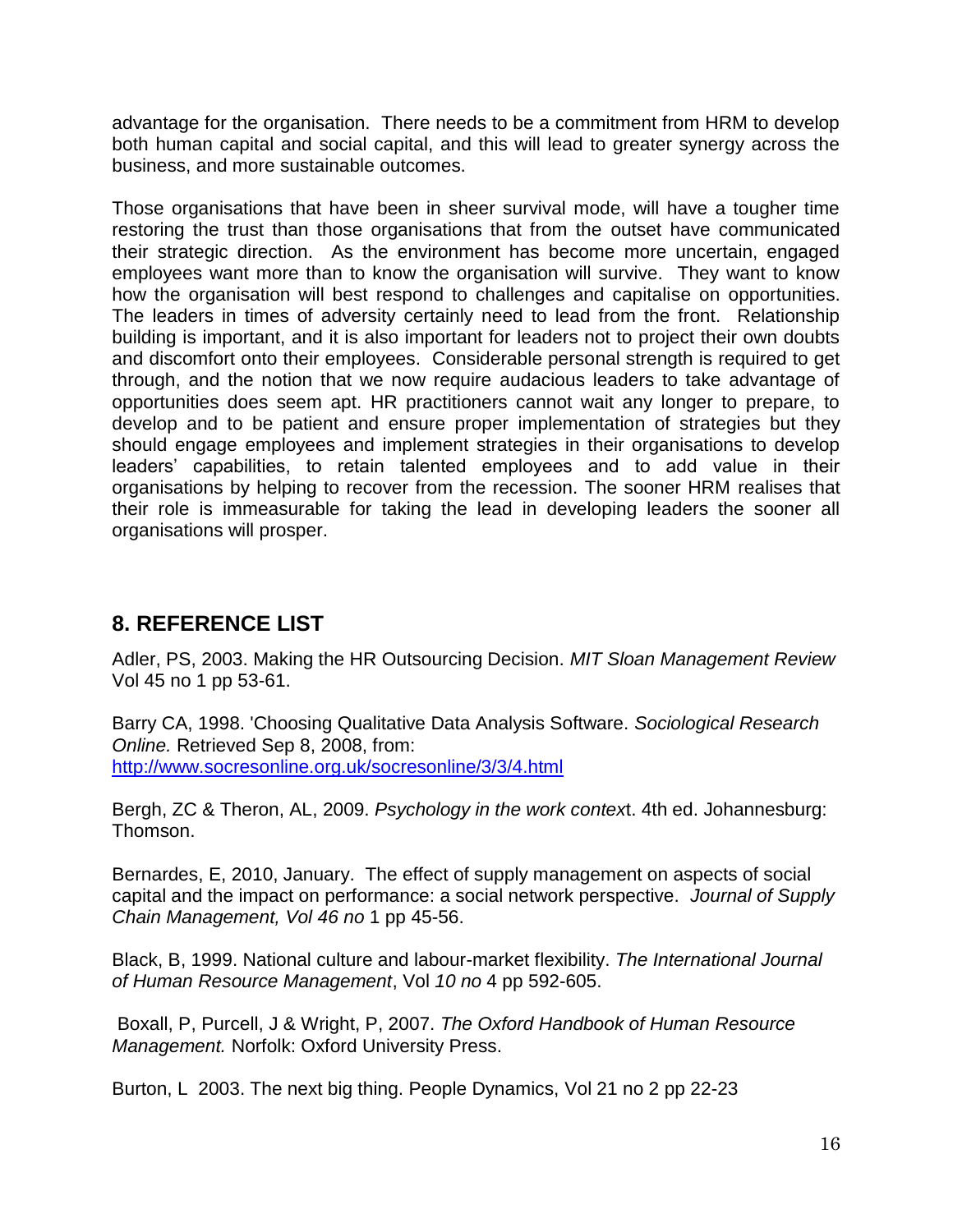Carter, S, 2009, May. Audacity Will Lift the Gloom. *Engineering & Technology, no 4 pp* 72-75.

Casanueva, C & Gallego, A, 2010. Social Capital and Innovation: An Intradepartmental Perspective. *Management Revue, Vol 21 no* 2 pp 135-154.

Chalofsky, N & Krishna, V, 2009. Meaningfulness, Commitment, and Engagement: The Intersection of a Deeper Level of Intrinsic Motivation. *Advances in Developing Human Resources, no 11*, 189-203.

Cohen A & Golan R 2007. Predicting absenteeism and turnover intentions by past absenteeism and work attitudes. An empirical examination of female employees in long term nursing care facilities. *Career Development International, Vol 12 no* 5 pp 416-32.

Coleman, A. 2006. Does e-recruitment work? *Director, Vol 59 no* 12 p 27.

Cosack, S, Guthridge, M, & Lawson, E. 2010. Retaining Key Employees in Times of Change. *McKinsey Quarterly, No 3*, 135-139. Retrieved from Business Source Complete database

Daft, RL, 2011. The leadership experience. Cengage Learning, Australia Pty Limited Drath, W, McCauley, C, Palus, C, Van Velsor, E, O'Connor, P, & McGuire, S, 2008. Direction, Alignment, Commitment: Toward a More Integrative Ontology of Leadership. *The Leadership Quarterly, No 19*, 635-653.

Dugan, L. 2003. *Approaches to Training and Development* (3rd ed.). Cambridge: Perseus.

Du Plessis, AJ, Paine, S, Botha, CJ, 2012. The Role of Human Resource Practitioners Maintaining Sustainability in Organisations: Some Empirical Evidence of Expectations, Challenges and Trends. International Journal of Contemporary Business Studies, Vol 3 no 4 April pp 16-35

Du Plessis, AJ, Frederick, H, Maritz A, 2013. Education and training deficits n industrial clusters: Empirical evidence that managers can use to rectify the skills gap in Auckland precinct. National Academy of Management. Actual Problems of Economics, Vol 2 no 3 pp 12-20

Du Plessis, AJ, Nel, PS, San Diego, J. 2013. Workforce cost effects on productivity, quality and satisfaction in organisations: Journal of Community Positive Practices Vol13 no 1 pp 165-181

Du Plessis, AJ**.** 2010. International Human Resource Management: an overview of its effect on managers in global organisations. Interdisciplinary Journal of Contemporary Research in Business, August, Vol 2 no 4 pp 178-192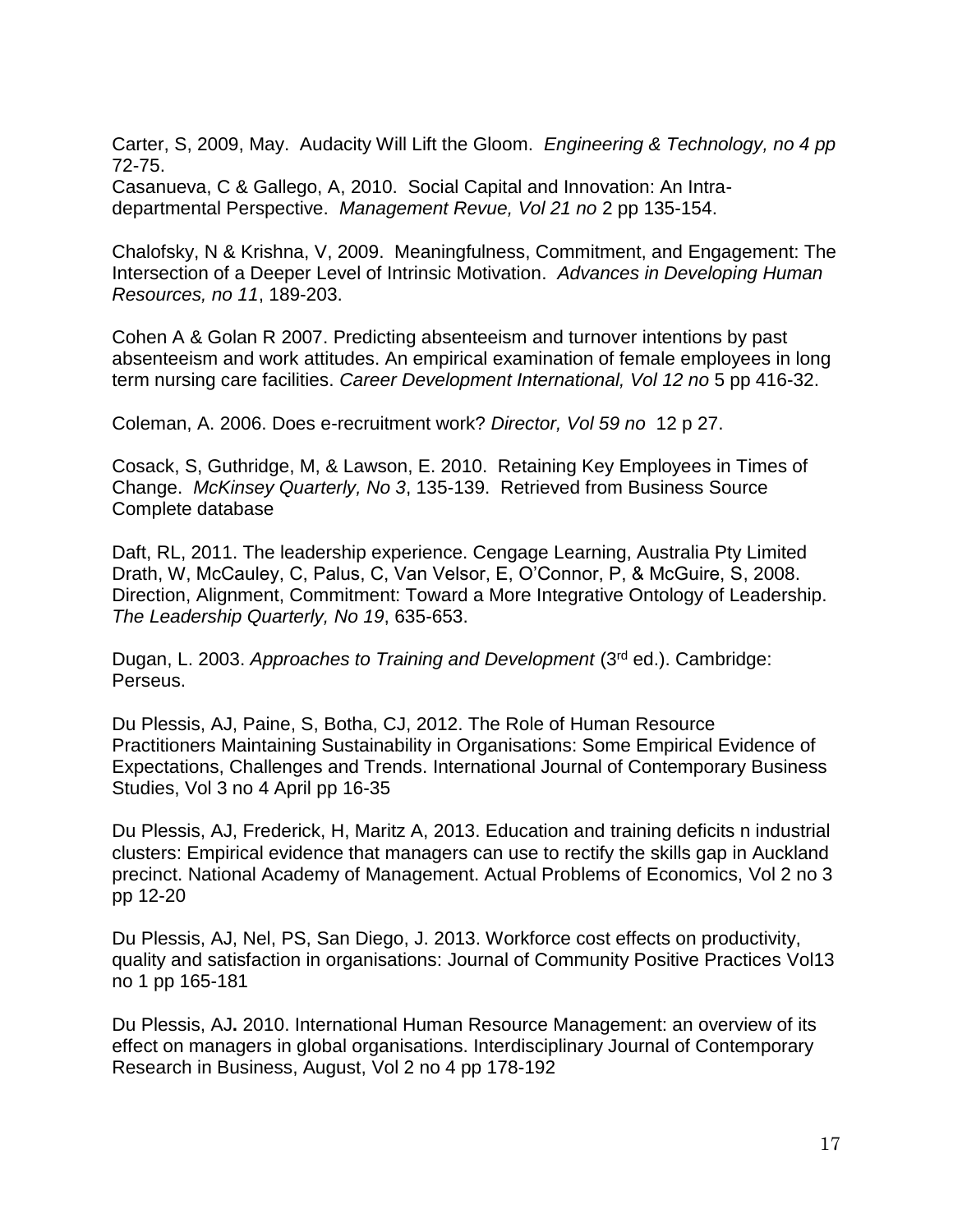Du Plessis, AJ, Frederick, H. 2010. Local Ontologies and Epistemologies of Leadership in the Rosebank Business Precinct of Auckland, New Zealand. Interdisciplinary Journal of Contemporary Research in Business, November, Vol 2 no 7 Du Plessis, AJ. 2009. An overview of the influence of globalisation and internationalisation on domestic Human Resource Management in New Zealand. International Review of Business Research Papers Vol 5 no 2, March pp 1-18.

Dutra, A. 2010, September. Retain Top Talent: Ask Your Stars What They Want. *Leadership Excellence, pp*18-19.

Erasmus, BJ, Loedolff, PVZ, Mda, T & Nel, PS. 2007. *Managing Training and Development in South Africa* (4<sup>th</sup> ed.). Cape Town: Oxford University Press.

George, B. 2010, Fall. The New 21st Century Leadership. *MWorld, pp*3-5.

Goldsmith, M & Morgan, H. 2003. Leadership is a contact sport. [Online] Available: www.marshallgoldsmithlibrary.com/docs/articles/LeaderContactSport

I'm an OK Leader. Yeah, Right!. 2010, April. *New Zealand Management*, no 57 p3

JRA. 2008. *Employee Engagement: Stories of Success*. ThinkRed.

JRA. 2010, March. *Employee Engagement: We're All in This Together*. ThinkRed.

Kamoche, K. 2006. Managing people in turbulent economic times: A knowledgecreation and appropriation perspective. *Asia Pacific Journal of Human Resources, Vol 44*, *pp* 25-45.

Kennedy, E & Daim, T 2010. A strategy to assist management in workforce engagement and employee retention in the high tech engineering environment. *Evaluation and Program Planning, Vol 33 pp* 468-476.

Kerfoort, K. 2007, January/February. Staff Engagement: It Starts with the Leader. *Nursing Economic\$, Vol 25 no* 1pp 47-48.

Key, J. 2010. Leading a nation through recession. L*eadership* no 3 p8

Lajtha, A. 2010, Septembe). Differentiation: Try a Human Capital Strategy. *Leadership Excellence, Vol 27 no* 9 pp 9-11.

Loehr, J. 2005. Become Fully Engaged. *Leadership Excellence, Vol 22 no* 2 pp 14.

Macpherson, R Social Leadership Australia. 2010. On line Available: www.ourcommunity.com.au [September 2010 edition 7 p 2-3]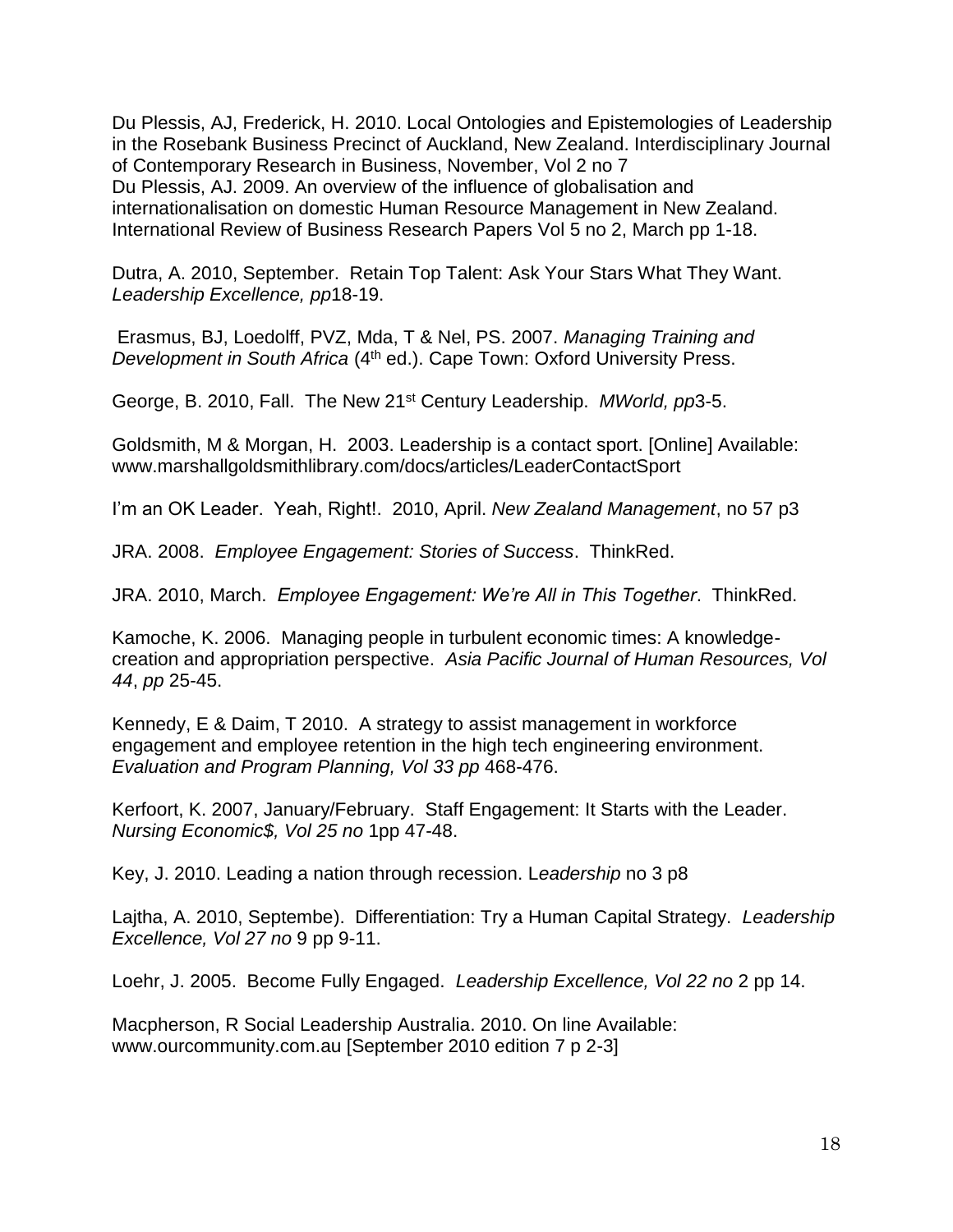Macky, K. 2008. *Managing Human Resources in New Zealand* (3rd ed.). New South Wales: McGraw-Hill Australia.

Macky, K & Boxall, P. 2006. Human resources in New Zealand. NSW: Mc Graw-Hill Australia.

Maritz, A, du Plessis AJ, 2011. Entrepreneurial Marketing Perspectives during Business Recovery in a Recession: A Practice Based Approach. International Journal on Global Science and Technology Forum (GSTF). August, Vol 1 no 1 pp 249-255.

McCormick, I. 2010, July. Paid to Fail: What Boards Can Do About Overpaid CEOs. *The Director, Vol 8 no* 3 pp 63-64. Retrieved 20 October, 2010 from http://directorevaluation.com/public/documents/overpaidceos.pdf

Minter, S. 2010, September. Identifying Your Future Leaders. *Industry Week, pp*24-26.

Molina-Morales, F, & Martinez-Fernandez, M. 2010. Social Networks: Effects of Social Capital on Firm Innovation. *Journal of Small Business Management, Vol 48 no* 2 pp 258-279.

Nel, PS, Du Plessis, AJ. 2007. Human resources and management challenges for South Africa in the context of workplace diversity. International Review of Business Research Papers Vol 3 no 5 November pp 308-327

Nel, PS, Werner, A, Du Plessis, AJ, Fazey, M, Erwee, R, Pillay, S, Hearn Mackinnon, B, Millett, B, Wordsworth, R. 2012. *Human Resource Management in Australia & New Zealand.* Oxford University Press, South Melbourne, Victoria, Australia

Noe, RA 2002. *Employee Training & Development* (2nd ed.). New York: McGraw-Hill Higher Education.

Ogden, G.(2010, August. Talent Management Drives Success. *Healthcare Registration, Vol 19 no* 11 pp 9-11. Retrieved from Business Source Complete database

Overby, S. 2009, May. Forging Good Leaders in Bad Times. *CIO, pp*40-48.

Paine, S. 2008. The emerging role of HR practitioners' expectations, challenges and trends. Unpublished Master of Business Thesis, Unitec, New Zealand, February.

Pienaar, J & Willemse, S. 2008. Burnout, Engagement, Coping and General Health of Service Employees in the Hospitality Industry. *Tourism Management, no 29* pp 1053- 1063.

Pirolo, L & Presutti, M. 2010. The Impact of Social Capital on the Start-ups' Performance Growth. *Journal of Small Business Management, Vol 48 no* 2 pp 197-227.